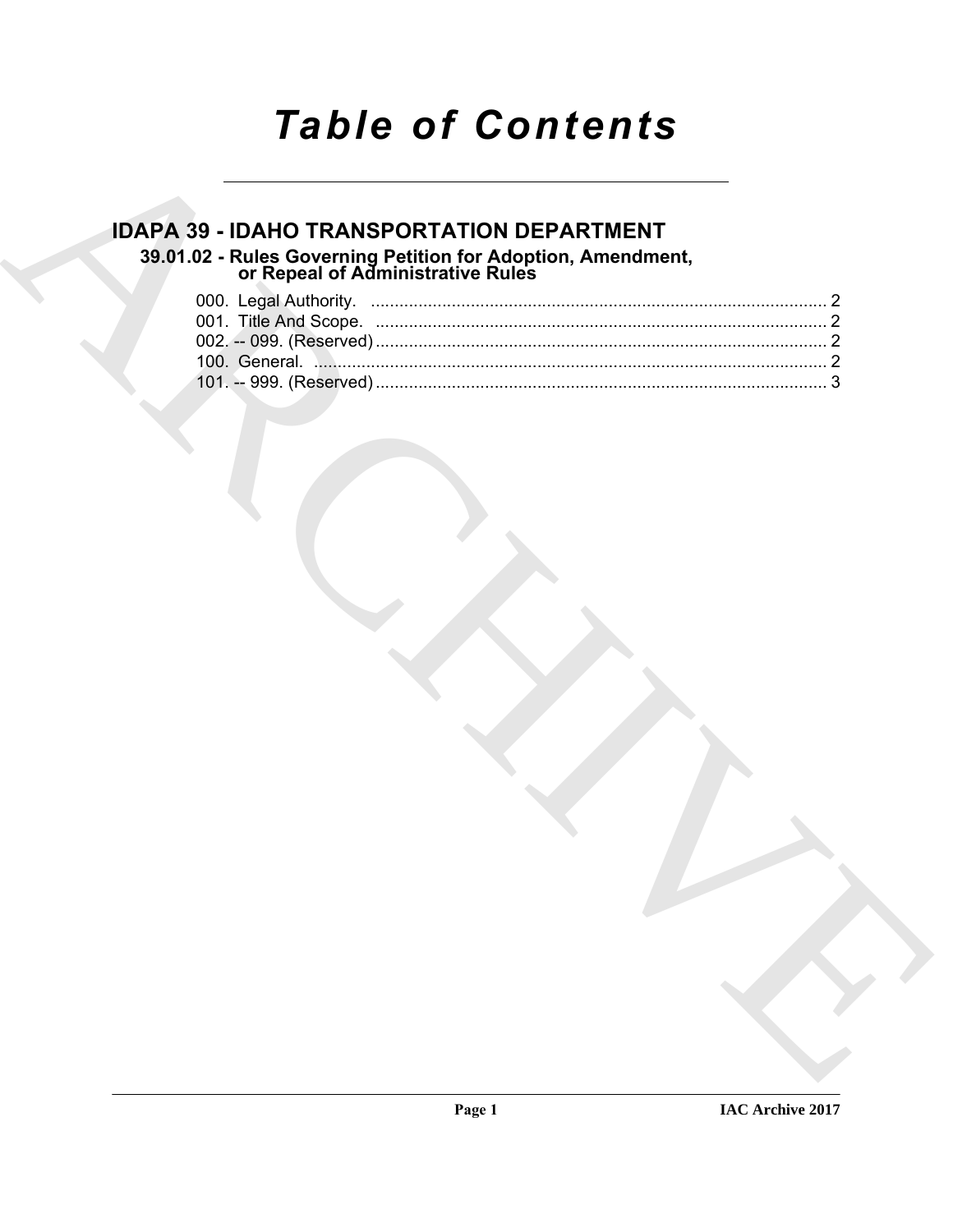#### **IDAPA 39 TITLE 01 CHAPTER 02**

### **IDAPA 39 - IDAHO TRANSPORTATION DEPARTMENT**

#### <span id="page-1-0"></span>**39.01.02 - RULES GOVERNING PETITION FOR ADOPTION, AMENDMENT, OR REPEAL OF ADMINISTRATIVE RULES**

#### <span id="page-1-2"></span><span id="page-1-1"></span>**000. LEGAL AUTHORITY.**

The Idaho Transportation Board adopts this rule under the authority of Section 40-312, Idaho Code. (11-28-90)

#### <span id="page-1-3"></span>**001. TITLE AND SCOPE.**

This rule outlines the procedures to be followed when a person or persons petition the Board or Department to promulgate, amend or repeal an administrative rule under Sections 67-5206 and 67-5208, Idaho Code. (11-28-90) promulgate, amend or repeal an administrative rule under Sections 67-5206 and 67-5208, Idaho Code.

#### <span id="page-1-4"></span>**002. -- 099. (RESERVED)**

#### <span id="page-1-6"></span><span id="page-1-5"></span>**100. GENERAL.**

**01. Petitioner**. An interested person or persons filing a petition under Sections 67-5206 and 67-5208, Idaho Code, will be denominated the Petitioner.

<span id="page-1-12"></span><span id="page-1-7"></span>**02.** Format of Petition. The Petition will be substantially as follows: (11-28-90)

#### BEFORE THE IDAHO TRANSPORTATION BOARD, STATE OF IDAHO

Petition of Petition for

 $\overline{\phantom{a}}$ (Name of Petitioner)

(Promulgation, Amendment or Repeal or Declaratory Ruling, whichever is appropriate)

 $\mathcal{L}=\mathcal{L}$ 

(11-28-90)

<span id="page-1-9"></span>**03.** Petition First Paragraph. Will outline the interest of the Petitioner in the matter. (11-28-90)

<span id="page-1-10"></span>**04. Petition Second Paragraph**. Paragraph shall: (11-28-90)

**CHAPTER 0.2**<br> **IDAPA 39 - IDAHO TRANSPORTATION DEPARTMENT**<br> **39.61.02 - RULES COVERNING PETITION FOR ADOPTION, AMENDMENT,**<br> **ARCHIVE TRANSPORT AND CONFIDENT ATTICK AND SCOTTS.**<br> **CHAPTER CONFIDENTIAL CONFIDENTIAL CONFIDE a.** Describe the nature of the rule urged to be promulgated and the Petitioner's suggested rule; or in the case of amendment the citation of the rule desired to be amended and Petitioner's suggested amendment; or in the case of repeal the citation of the rule; or (11-28-90) case of repeal the citation of the rule; or

**b.** In proceedings under Section 67-5208, Idaho Code indicate the rule, statute or order which r feels is applicable to his situation. (11-28-90) Petitioner feels is applicable to his situation.

<span id="page-1-11"></span>**05. Petition Third Paragraph**. Will commence the factual allegations asserted by Petitioner in of his position to promulgate, amend or repeal or his claim for declaratory ruling. (11-28-90) support of his position to promulgate, amend or repeal or his claim for declaratory ruling.

<span id="page-1-8"></span>**06.** Legal Assertion. The Legal Assertion in respect to his position for promulgation, amendment or his claim for declaratory ruling. (11-28-90) repeal or his claim for declaratory ruling.

<span id="page-1-13"></span>**07. Petitioner's Legal Contentions**. All legal assertions must be accompanied by citations of cases and/or statutory provision supporting Petitioner's legal contentions. (11-28-90)

**Section 000 Page 2**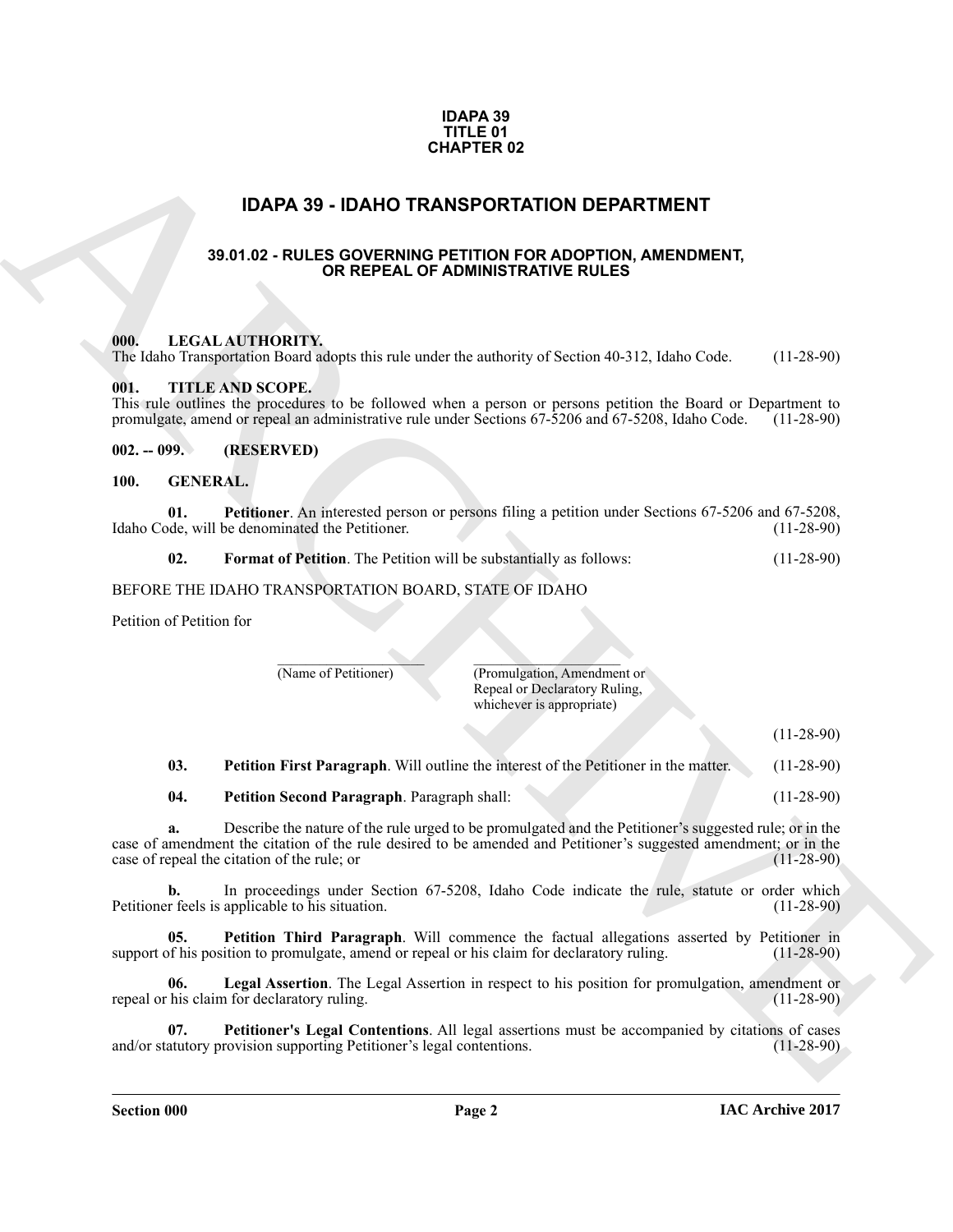#### <span id="page-2-4"></span>*IDAHO ADMINISTRATIVE CODE IDAPA 39.01.02 - Rules Governing Petition for Adoption, Idaho Transportation Department Amendment, or Repeal of Admin. Rules*

Model Transportation Department<br>
Archives the internation Nobelini which the specific and the statement of Representation of Representation<br>
National Representation of the model of the property of the specifical system wi **08. Information Submitted**. Briefs may be submitted in support of any contentions made by the Petitioner and, in any circumstance, documents, data and exhibits filed after the petition will not be considered. All documents, data and exhibits will be numbered consecutively beginning with the number one (1). (11-28-9 documents, data and exhibits will be numbered consecutively beginning with the number one (1).

<span id="page-2-3"></span>**09. Date and Signature**. Petition will be dated and signed by the Petitioner and his signature will be edged. (11-28-90) acknowledged.

<span id="page-2-5"></span>**10. Original and Copies**. There shall be filed with the agency the original and five (5) copies of the and related documents, one of which copies will be certified and returned to the Petitioner. (11-28-90) petition and related documents, one of which copies will be certified and returned to the Petitioner.

<span id="page-2-1"></span>**11. Affidavit**. All factual matters set out in the petition should be detailed and affidavits accompany the (11-28-90) petition.  $(11-28-90)$ 

<span id="page-2-2"></span>**12. Board Discretion**. In the discretion of the Board Section 67-5208, Idaho Code, matters may be set making or proceedings under Section 67-5206, Idaho Code. (11-28-90) for rule making or proceedings under Section 67-5206, Idaho Code.

### <span id="page-2-0"></span>**101. -- 999. (RESERVED)**